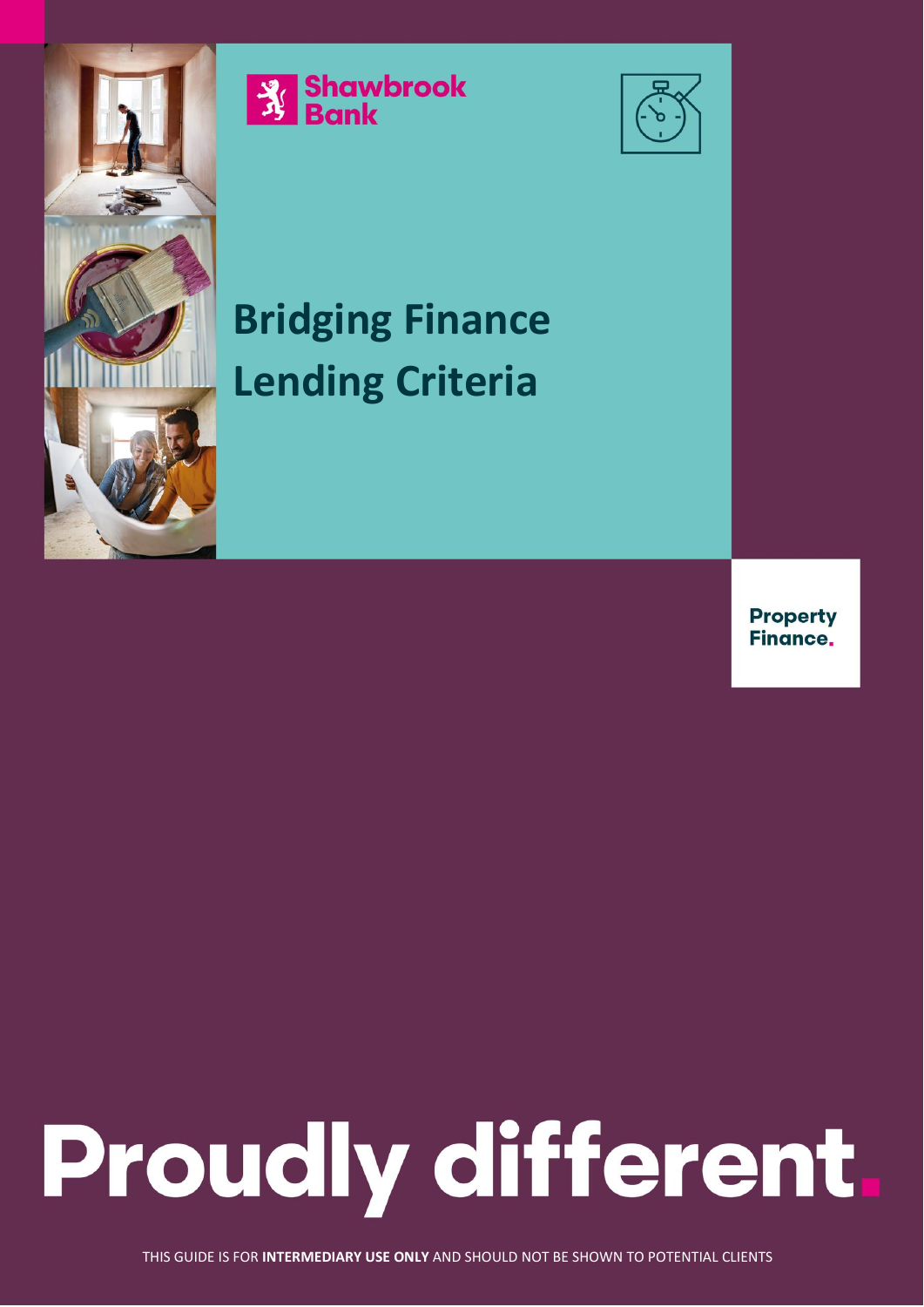| Loan                                  | $\overline{2}$ |  |
|---------------------------------------|----------------|--|
| Refinance                             | $\overline{2}$ |  |
| Purchase                              | 3              |  |
| <b>Reasons for Regulated Bridging</b> | $\overline{4}$ |  |
| <b>Customers</b>                      | $\overline{4}$ |  |
| <b>Customers Experience</b>           | 5              |  |
| <b>ID and Residence</b>               | 5              |  |
| <b>Credit Status</b>                  | 5              |  |
| Affordability                         | 6              |  |
| Security                              | 6              |  |
| <b>Works</b>                          | 6              |  |
| <b>Exit Strategy</b>                  | 7              |  |
| <b>Flats</b>                          | 7              |  |
| <b>HMO</b>                            | 7              |  |
| <b>Unacceptable Security</b>          | 7              |  |
| <b>Specialist Reports</b>             | 8              |  |
| Valuation                             | 8              |  |
| Other                                 | 9              |  |
| <b>Contents.</b><br>COVID-19          | 10             |  |
|                                       |                |  |

| Loan                    |                                                                                                                                                                                                                                                                                                                                                                                       |                |  |
|-------------------------|---------------------------------------------------------------------------------------------------------------------------------------------------------------------------------------------------------------------------------------------------------------------------------------------------------------------------------------------------------------------------------------|----------------|--|
| <b>Minimum Loan</b>     | £40,000 (£50,000 for regulated bridging)                                                                                                                                                                                                                                                                                                                                              |                |  |
| <b>Maximum Loan</b>     | Aggregated exposure limited to £25,000,000 (£5,000,000 for regulated bridging. £500,000 Lending for<br>Costs)                                                                                                                                                                                                                                                                         |                |  |
| <b>Term</b>             | Minimum 1 Month.<br>Maximum 24 Months. (12 months for regulated bridging)                                                                                                                                                                                                                                                                                                             |                |  |
| <b>Repayment Method</b> | Fully retained, Part retained or Serviced monthly (Fully retained only for regulated bridging)                                                                                                                                                                                                                                                                                        |                |  |
| <b>Maximum LTV</b>      | Unregulated Bridging: 75% of the Open Market Value<br>Lending for Costs: 85% of the Open Market Value in current condition or 75% of the post works<br>value/GDV, whichever is lower<br>Regulated Bridging: 75% of the Open Market Value<br>Both Regulated and Unregulated Bridging:<br>Higher value single dwelling residential properties also have the following LTV restrictions: |                |  |
|                         | <b>Property Value</b>                                                                                                                                                                                                                                                                                                                                                                 | <b>Max LTV</b> |  |
|                         | To £2m                                                                                                                                                                                                                                                                                                                                                                                | 75%            |  |
|                         | $£2m-E5m$                                                                                                                                                                                                                                                                                                                                                                             | 70%            |  |
|                         | >E5m                                                                                                                                                                                                                                                                                                                                                                                  | 65%            |  |

| Refinance                 |                                                                                                                                                                                                                                                                                                                                                                                                   |
|---------------------------|---------------------------------------------------------------------------------------------------------------------------------------------------------------------------------------------------------------------------------------------------------------------------------------------------------------------------------------------------------------------------------------------------|
| <b>Re-mortgage Period</b> | No minimum length since time of purchase.                                                                                                                                                                                                                                                                                                                                                         |
| <b>Capital Raise</b>      | Considered for any legal purpose for non-regulated bridging. Please see below for acceptable purposes<br>for regulated bridging.<br>Capital raises of more than £150,000 or when more than 50% equity is being removed that are not in<br>keeping with profile should have a satisfactory explanation.<br>Ex-pats can be considered if funds are being used for a further purchase of a UK asset. |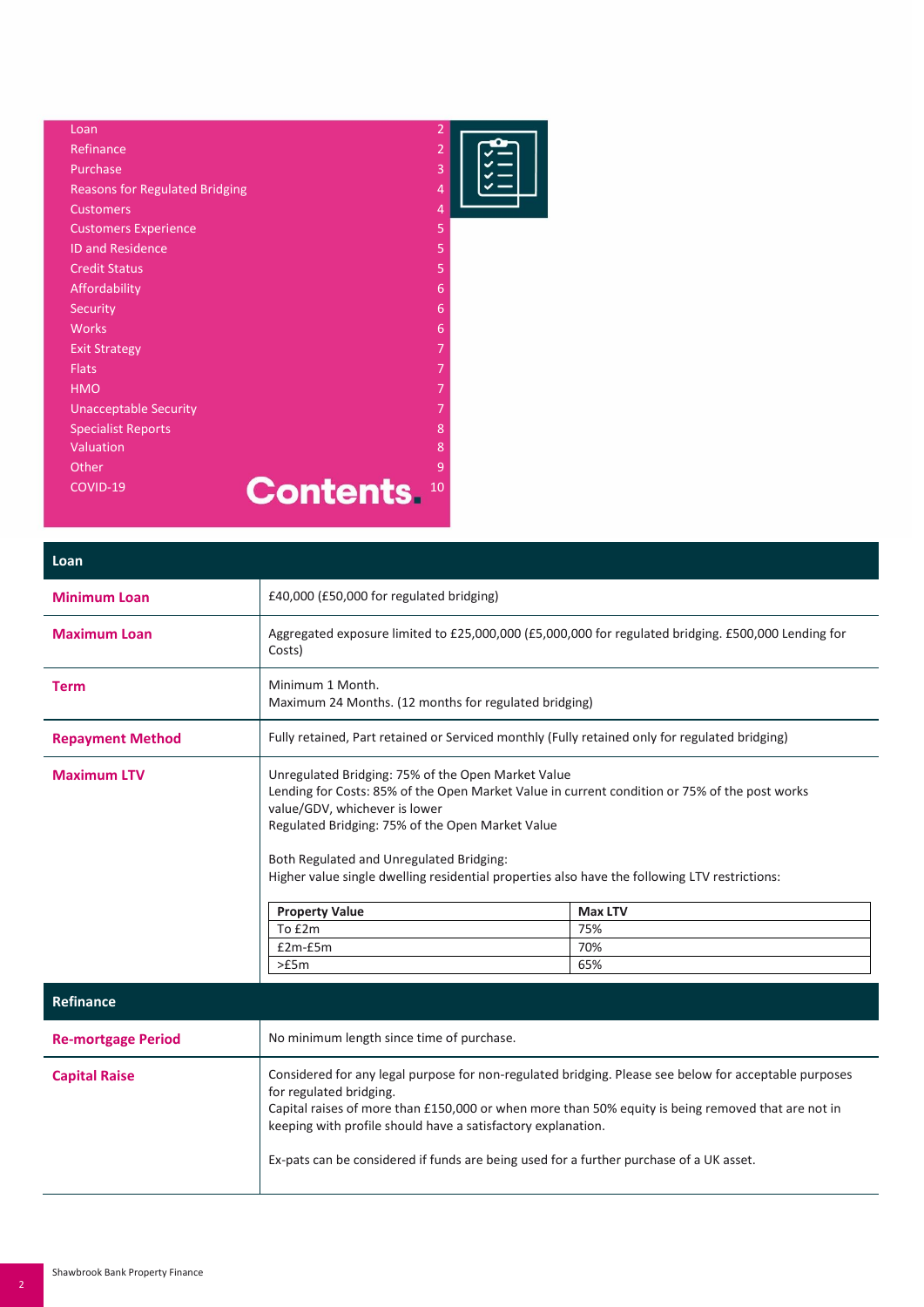| <b>Repaying a Bridge</b>             | Acceptable where the bridge was used to complete works or auction purchase.<br>In other scenarios we will need to understand the reason bridging finance was used.                                                                                                                                                                                                                                                                                                                                                                                                                                                                                                                                                                                                                                                                                                                                                                                                                                                                                                                                |                                                                                                                                                                                |  |
|--------------------------------------|---------------------------------------------------------------------------------------------------------------------------------------------------------------------------------------------------------------------------------------------------------------------------------------------------------------------------------------------------------------------------------------------------------------------------------------------------------------------------------------------------------------------------------------------------------------------------------------------------------------------------------------------------------------------------------------------------------------------------------------------------------------------------------------------------------------------------------------------------------------------------------------------------------------------------------------------------------------------------------------------------------------------------------------------------------------------------------------------------|--------------------------------------------------------------------------------------------------------------------------------------------------------------------------------|--|
| <b>Developer Exit</b>                | Can be considered up to 75% when we have seen sales or exchange of contract for properties within the<br>site.                                                                                                                                                                                                                                                                                                                                                                                                                                                                                                                                                                                                                                                                                                                                                                                                                                                                                                                                                                                    |                                                                                                                                                                                |  |
| <b>Purchase</b>                      |                                                                                                                                                                                                                                                                                                                                                                                                                                                                                                                                                                                                                                                                                                                                                                                                                                                                                                                                                                                                                                                                                                   |                                                                                                                                                                                |  |
| <b>Purchase Price</b>                | Maximum loan available is calculated against the lower of the purchase price and valuation.                                                                                                                                                                                                                                                                                                                                                                                                                                                                                                                                                                                                                                                                                                                                                                                                                                                                                                                                                                                                       |                                                                                                                                                                                |  |
| <b>Undervalue</b><br><b>Purchase</b> | Subject to:<br>Acceptable when the purchase price is within 20% of the market value and the seller is<br>ш<br>unrelated to our customer<br>If the difference in market value and purchase price is over 20% then further investigation will<br><b>Contract Contract</b><br>be required<br>If there is evidence of stressed position of the seller then we cannot proceed.<br>Family related transfers at nil or below market value are acceptable if supported by an explanation for the<br>transaction and evidence that the family member is not in a distressed financial situation.<br>Transfers from associated Ltd companies at less than market value are not acceptable.<br>Purchases where there has been a substantial increase in value since purchase, we require a written<br>explanation which should be referred to the valuer for comment and validation.<br>When there is evidence of an option to purchase agreement and we can understand the reason for the<br>for the purchase price being less than the Market valuer we can consider lending against the higher<br>figure. |                                                                                                                                                                                |  |
| <b>Portfolio undervalue</b>          | Can be considered when we lend no more than 75% of the value and 90% of purchase price. The<br>minimum portfolio value should exceed £1.25m.                                                                                                                                                                                                                                                                                                                                                                                                                                                                                                                                                                                                                                                                                                                                                                                                                                                                                                                                                      |                                                                                                                                                                                |  |
|                                      |                                                                                                                                                                                                                                                                                                                                                                                                                                                                                                                                                                                                                                                                                                                                                                                                                                                                                                                                                                                                                                                                                                   |                                                                                                                                                                                |  |
| <b>Deposit</b>                       | <b>Source</b>                                                                                                                                                                                                                                                                                                                                                                                                                                                                                                                                                                                                                                                                                                                                                                                                                                                                                                                                                                                                                                                                                     | <b>Details</b>                                                                                                                                                                 |  |
|                                      | <b>Personal Savings</b>                                                                                                                                                                                                                                                                                                                                                                                                                                                                                                                                                                                                                                                                                                                                                                                                                                                                                                                                                                                                                                                                           | Evidence of build-up of funds                                                                                                                                                  |  |
|                                      | Gift                                                                                                                                                                                                                                                                                                                                                                                                                                                                                                                                                                                                                                                                                                                                                                                                                                                                                                                                                                                                                                                                                              | Acceptable subject to evidence that the third<br>party will hold no interest on the security                                                                                   |  |
|                                      | Directors Loan                                                                                                                                                                                                                                                                                                                                                                                                                                                                                                                                                                                                                                                                                                                                                                                                                                                                                                                                                                                                                                                                                    | Acceptable subject to transfer<br>at full MV                                                                                                                                   |  |
|                                      | <b>Additional Borrowing</b>                                                                                                                                                                                                                                                                                                                                                                                                                                                                                                                                                                                                                                                                                                                                                                                                                                                                                                                                                                                                                                                                       | Details of the loan offer should be<br>obtained for an assessment to be<br>made on affordability                                                                               |  |
|                                      | Vendor Deposits and 2nd Charges                                                                                                                                                                                                                                                                                                                                                                                                                                                                                                                                                                                                                                                                                                                                                                                                                                                                                                                                                                                                                                                                   | Not acceptable                                                                                                                                                                 |  |
|                                      | <b>Builders Incentives</b>                                                                                                                                                                                                                                                                                                                                                                                                                                                                                                                                                                                                                                                                                                                                                                                                                                                                                                                                                                                                                                                                        | LTV reduced by 5%                                                                                                                                                              |  |
|                                      | <b>Bounce Back Loans</b>                                                                                                                                                                                                                                                                                                                                                                                                                                                                                                                                                                                                                                                                                                                                                                                                                                                                                                                                                                                                                                                                          | Are an acceptable form of deposit with<br>supporting evidence of funds within bank<br>statements. These are subject to the loan being<br>used for the benefit of the business. |  |
|                                      | Mini-Bonds                                                                                                                                                                                                                                                                                                                                                                                                                                                                                                                                                                                                                                                                                                                                                                                                                                                                                                                                                                                                                                                                                        | Not Acceptable                                                                                                                                                                 |  |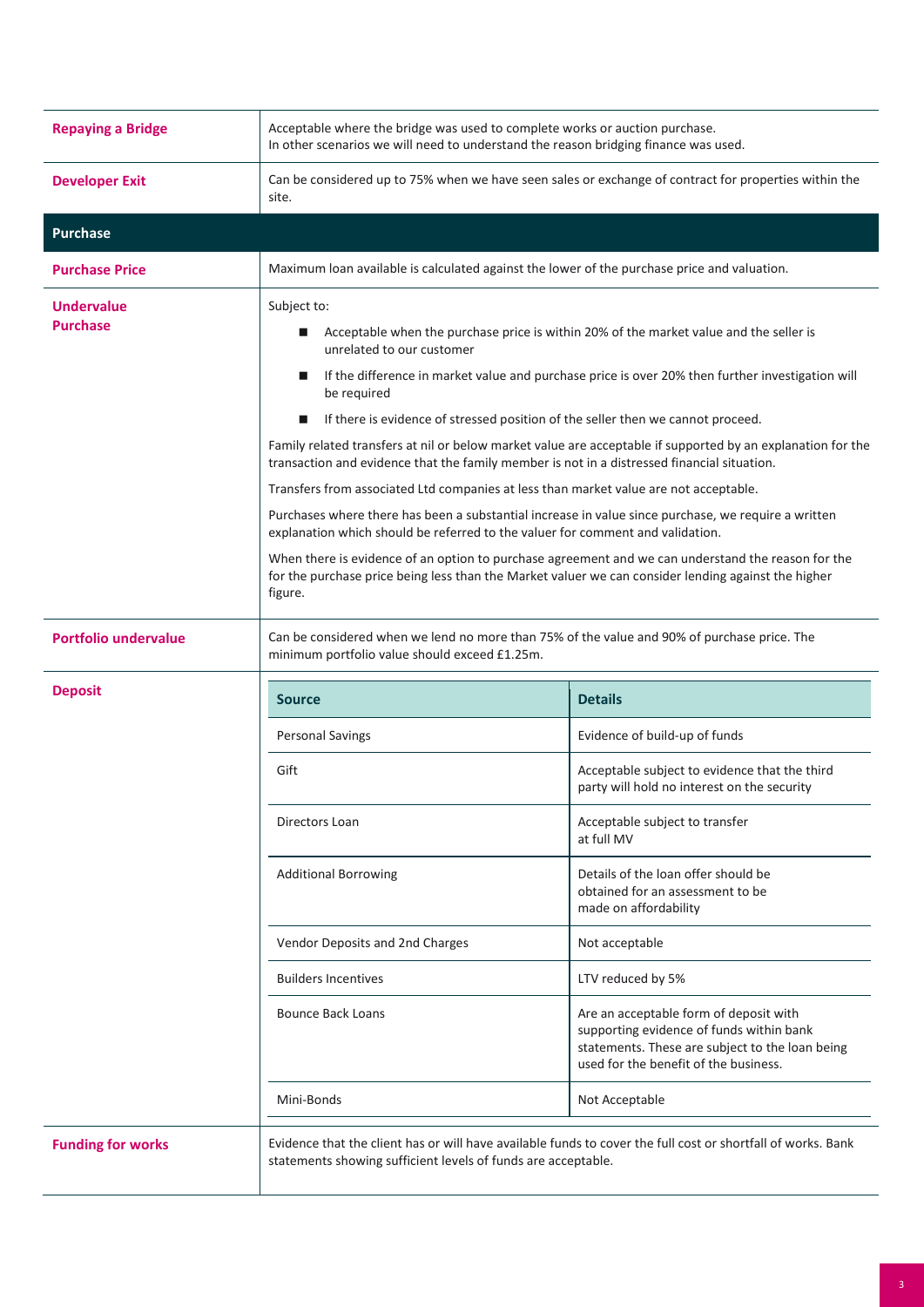|                                       | We can consider lending for costs on the light refurbishment of semi commercial/ residential properties<br>products which will involve a larger day one loan advance to support the funding of the build costs. The<br>borrower will receive 100% of the net loan proceeds on day one - we will not consider post completion<br>stage drawdowns. A schedule of works and costs will be required from the borrower and we will need the<br>surveyor to comment positively on the suitability of the proposed works and costs. |  |  |
|---------------------------------------|------------------------------------------------------------------------------------------------------------------------------------------------------------------------------------------------------------------------------------------------------------------------------------------------------------------------------------------------------------------------------------------------------------------------------------------------------------------------------------------------------------------------------|--|--|
| <b>Reasons for Regulated Bridging</b> |                                                                                                                                                                                                                                                                                                                                                                                                                                                                                                                              |  |  |
| <b>Acceptable</b>                     | Chain break<br>п                                                                                                                                                                                                                                                                                                                                                                                                                                                                                                             |  |  |
|                                       | Light refurbishment when the property does not comply with standard residential mortgage<br>ш<br>requirements (e.g. internal condition, no kitchen/bathroom)                                                                                                                                                                                                                                                                                                                                                                 |  |  |
|                                       | Capital raise on current property to fund the onward purchase of a private residential property<br>ш                                                                                                                                                                                                                                                                                                                                                                                                                         |  |  |
|                                       | Downsizing (including scenarios when the customer is borrowing 100% of the purchase price of<br>the new property with exit via sale of the current property)                                                                                                                                                                                                                                                                                                                                                                 |  |  |
|                                       | <b>Auction Purchase</b>                                                                                                                                                                                                                                                                                                                                                                                                                                                                                                      |  |  |
|                                       | Divorce settlement subject to terms of the Financial Settlement Order in place<br>ш                                                                                                                                                                                                                                                                                                                                                                                                                                          |  |  |
| <b>Not Acceptable</b>                 | Below Market Value purchases (purchase price should be reflection of the open market value)<br>ш                                                                                                                                                                                                                                                                                                                                                                                                                             |  |  |
|                                       | Right to Buy                                                                                                                                                                                                                                                                                                                                                                                                                                                                                                                 |  |  |
|                                       | School fees                                                                                                                                                                                                                                                                                                                                                                                                                                                                                                                  |  |  |
|                                       | Tax bills                                                                                                                                                                                                                                                                                                                                                                                                                                                                                                                    |  |  |
|                                       | Starting a new business                                                                                                                                                                                                                                                                                                                                                                                                                                                                                                      |  |  |
|                                       | Injecting funds to an existing business to support cashflow                                                                                                                                                                                                                                                                                                                                                                                                                                                                  |  |  |
|                                       | Debt consolidation                                                                                                                                                                                                                                                                                                                                                                                                                                                                                                           |  |  |
|                                       | <b>Consumer BTL</b>                                                                                                                                                                                                                                                                                                                                                                                                                                                                                                          |  |  |
|                                       | Repaying a bridge                                                                                                                                                                                                                                                                                                                                                                                                                                                                                                            |  |  |
| <b>Customers</b>                      |                                                                                                                                                                                                                                                                                                                                                                                                                                                                                                                              |  |  |
| Age                                   | Customers (including beneficiaries and guarantors) must be a minimum of 21 years of age at the start of<br>the mortgage and the youngest applicant must be no older than 80 years of age at the start of the<br>mortgage term. Applicants older than 80 years at the end of the mortgage term should have a clear<br>succession plan in place.                                                                                                                                                                               |  |  |
| <b>Customer Type</b>                  | Individuals (UK, EU and other foreign nationals residing in the UK, see ID section)<br>ш                                                                                                                                                                                                                                                                                                                                                                                                                                     |  |  |
|                                       | Expats                                                                                                                                                                                                                                                                                                                                                                                                                                                                                                                       |  |  |
|                                       | LTD Company (UK Incorporated)                                                                                                                                                                                                                                                                                                                                                                                                                                                                                                |  |  |
|                                       | PLC (UK Incorporated)                                                                                                                                                                                                                                                                                                                                                                                                                                                                                                        |  |  |
|                                       | LLP (UK Incorporated)<br>ш                                                                                                                                                                                                                                                                                                                                                                                                                                                                                                   |  |  |
|                                       | Trusts (Minimum Loan size £1m new loans, Refinances case by case)<br>■                                                                                                                                                                                                                                                                                                                                                                                                                                                       |  |  |
|                                       | SIPPS (Minimum Loan size £1m)                                                                                                                                                                                                                                                                                                                                                                                                                                                                                                |  |  |
|                                       | For regulated bridging, applications are only available to UK nationals residing in the UK                                                                                                                                                                                                                                                                                                                                                                                                                                   |  |  |
| Ltd, LLP or PLC                       | For company applications where shareholding is owned by another company, it will be necessary to trace<br>back the ultimate beneficial owners and obtain the relevant personal guarantees.                                                                                                                                                                                                                                                                                                                                   |  |  |
| <b>Personal Guarantees</b>            | As a minimum, a personal guarantee equal to 25% or £50,000 (whichever is higher) of the loan size will<br>be required from all directors where they have 25% or more shareholding.                                                                                                                                                                                                                                                                                                                                           |  |  |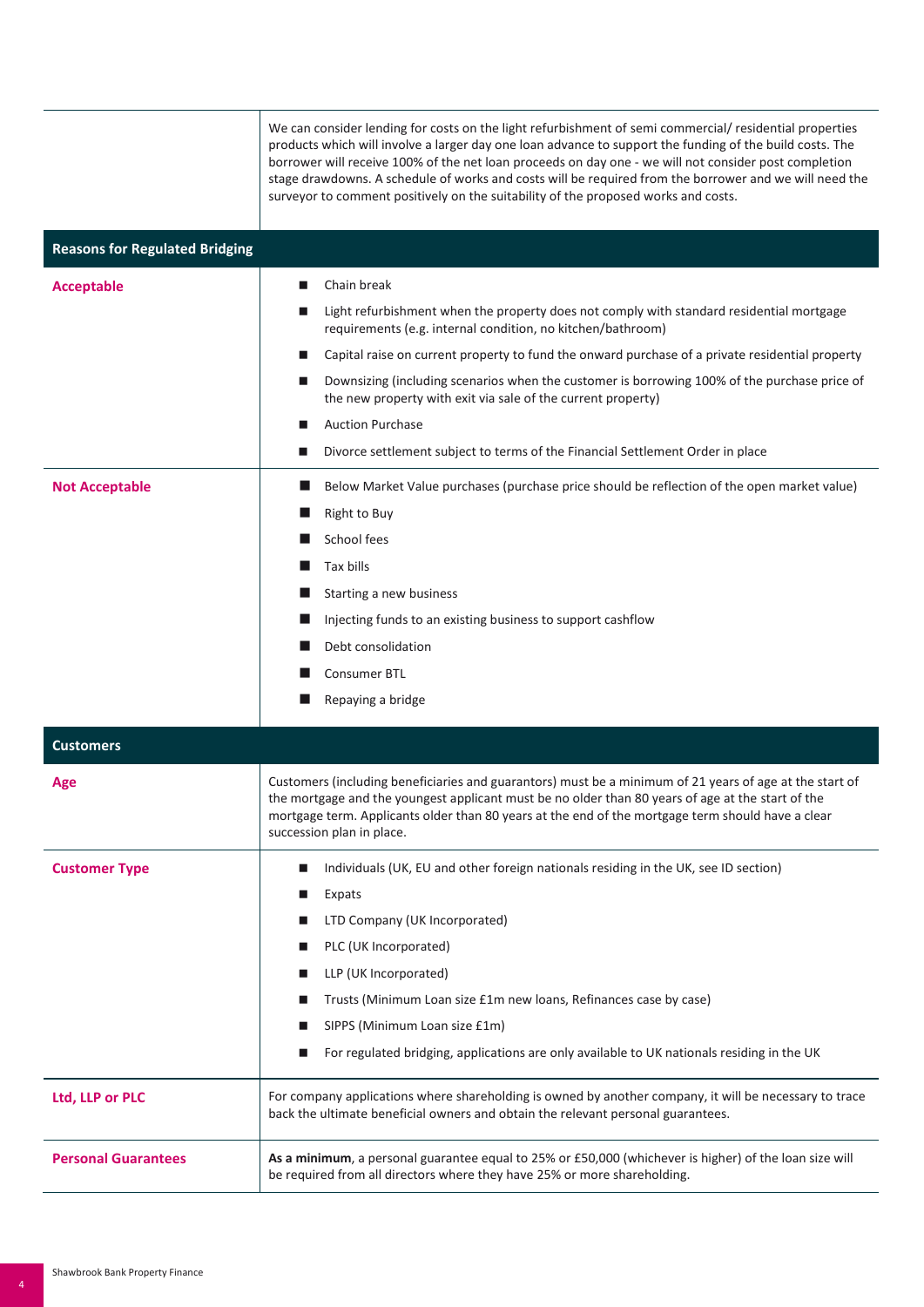| <b>ILA</b>                                                  | We will require the following to have independent legal advice:<br>Customers or occupiers over 70<br>$\blacksquare$<br>A customer who will not benefit from the proceeds of the advance.<br>■<br>A customer who is on the mortgage application but not named on the title.<br>$\blacksquare$                                                                                                                                                                               |                                                                                                       |                                                                                                                                                        |                                                  |  |
|-------------------------------------------------------------|----------------------------------------------------------------------------------------------------------------------------------------------------------------------------------------------------------------------------------------------------------------------------------------------------------------------------------------------------------------------------------------------------------------------------------------------------------------------------|-------------------------------------------------------------------------------------------------------|--------------------------------------------------------------------------------------------------------------------------------------------------------|--------------------------------------------------|--|
| <b>Customers Experience</b>                                 |                                                                                                                                                                                                                                                                                                                                                                                                                                                                            |                                                                                                       |                                                                                                                                                        |                                                  |  |
| <b>Experience (not applicable to</b><br>regulated bridging) | <b>Property Type</b>                                                                                                                                                                                                                                                                                                                                                                                                                                                       | No / Light Works                                                                                      | <b>Heavy Works</b>                                                                                                                                     | <b>Lending For Costs</b>                         |  |
|                                                             | <b>Residential (including</b><br>small and large HMOs)                                                                                                                                                                                                                                                                                                                                                                                                                     | No previous Investment<br>experience                                                                  | Experience of<br>completing a similar<br>scale project within the<br>last 5 years.                                                                     | No Previous Experience                           |  |
|                                                             | Semi Commercial                                                                                                                                                                                                                                                                                                                                                                                                                                                            |                                                                                                       |                                                                                                                                                        |                                                  |  |
|                                                             | <b>Commercial</b>                                                                                                                                                                                                                                                                                                                                                                                                                                                          | Having owned or<br>managed 1 investment<br>property within the<br>same sector in the last<br>5 years. |                                                                                                                                                        |                                                  |  |
| <b>Ex-Pat Experience</b>                                    | At least 2 UK investments properties for a minimum of 12 months and at least 1 applicant to have a<br>minimum income of £50,000                                                                                                                                                                                                                                                                                                                                            |                                                                                                       |                                                                                                                                                        |                                                  |  |
| <b>ID and Residence</b>                                     |                                                                                                                                                                                                                                                                                                                                                                                                                                                                            |                                                                                                       |                                                                                                                                                        |                                                  |  |
| <b>Residential Status</b>                                   | Applications are acceptable from UK nationals residing in the UK and EU/EEA and other foreign nationals<br>residing in the UK. Ex-pats (UK nationals living or working outside of the UK) are acceptable subject to ex-<br>pat experience. Applications from foreign nationals residing outside of the UK where there is no UK based<br>joint applicant cannot be accepted.<br>For regulated bridging, applications are only available to UK nationals residing in the UK. |                                                                                                       |                                                                                                                                                        |                                                  |  |
| <b>Proof of Address and ID</b>                              | Shawbrook uses an automated system for identity and address verification, if this fails or the applicant<br>resides abroad, acceptable evidence will be required.                                                                                                                                                                                                                                                                                                          |                                                                                                       |                                                                                                                                                        |                                                  |  |
| <b>Credit Status</b>                                        |                                                                                                                                                                                                                                                                                                                                                                                                                                                                            |                                                                                                       |                                                                                                                                                        |                                                  |  |
| <b>Credit status</b>                                        | CCJs                                                                                                                                                                                                                                                                                                                                                                                                                                                                       |                                                                                                       | No unsatisfied in the last 24 months<br>Satisfied in the last 12 months considered by<br>exception<br>Large (>£5,000) historic considered by exception |                                                  |  |
|                                                             | Mortgage / Secured Loan / Tenancy Arrears                                                                                                                                                                                                                                                                                                                                                                                                                                  |                                                                                                       | 0 missed in last 12 months                                                                                                                             |                                                  |  |
|                                                             | <b>Defaults</b>                                                                                                                                                                                                                                                                                                                                                                                                                                                            |                                                                                                       | No unsatisfied >£100 in last 24 months                                                                                                                 |                                                  |  |
|                                                             | Unsecured borrowing (not including<br>communications suppliers or utility companies)<br>Bankruptcy/CVA/IVA                                                                                                                                                                                                                                                                                                                                                                 |                                                                                                       | No more than 3 instances of arrears or<br>arrangements to pay in last 12 months                                                                        |                                                  |  |
|                                                             |                                                                                                                                                                                                                                                                                                                                                                                                                                                                            |                                                                                                       | Discharged for at least 12 months                                                                                                                      |                                                  |  |
|                                                             | <b>CIFAS</b>                                                                                                                                                                                                                                                                                                                                                                                                                                                               |                                                                                                       | No adverse fraud data                                                                                                                                  |                                                  |  |
|                                                             | <b>Business Credit Profile</b>                                                                                                                                                                                                                                                                                                                                                                                                                                             |                                                                                                       | No history of the following within the last<br>Receivership<br>■<br>Administration order                                                               | 36 months (this extends to associated companies) |  |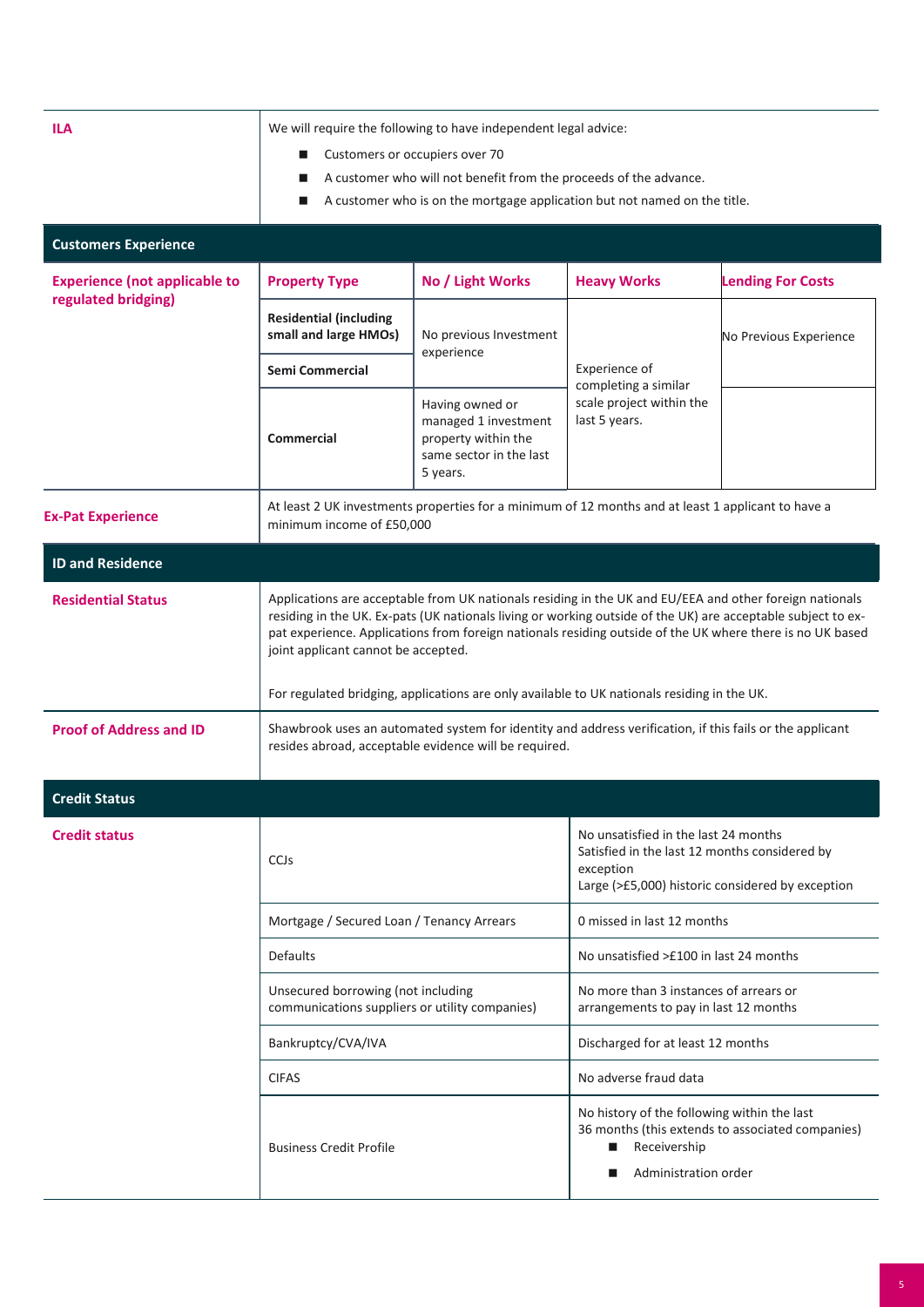|                           | Winding up petition                                                                                                                                                                                                                                                                                                                                                                                                                                                                                                                                                                                                                                                                                                                                                                                                                                                                                                                                         |  |
|---------------------------|-------------------------------------------------------------------------------------------------------------------------------------------------------------------------------------------------------------------------------------------------------------------------------------------------------------------------------------------------------------------------------------------------------------------------------------------------------------------------------------------------------------------------------------------------------------------------------------------------------------------------------------------------------------------------------------------------------------------------------------------------------------------------------------------------------------------------------------------------------------------------------------------------------------------------------------------------------------|--|
|                           | Creditors or Compulsory Liquidation                                                                                                                                                                                                                                                                                                                                                                                                                                                                                                                                                                                                                                                                                                                                                                                                                                                                                                                         |  |
|                           | Disqualified director                                                                                                                                                                                                                                                                                                                                                                                                                                                                                                                                                                                                                                                                                                                                                                                                                                                                                                                                       |  |
| <b>Affordability</b>      |                                                                                                                                                                                                                                                                                                                                                                                                                                                                                                                                                                                                                                                                                                                                                                                                                                                                                                                                                             |  |
| <b>Serviced Interest</b>  | Where interest is to be serviced or part serviced monthly, evidence that the customer can meet the<br>monthly interest payments will be required. This can be in the form of a bank statements showing<br>sufficient levels of outside income, portfolio income or savings.                                                                                                                                                                                                                                                                                                                                                                                                                                                                                                                                                                                                                                                                                 |  |
| <b>Regulated Bridging</b> | In instances where the customer will be obtaining a personal mortgage to repay the Regulated Bridge, we<br>must be provided with satisfactory evidence that the customer has suitable income to obtain a sufficient<br>level of finance. A Decision in Principle from a mainstream mortgage lender can be requested to support.<br>Where repayment of the Bridge is via sale of customer's current property, an independent valuation<br>report is required, confirming that demand for sale is no longer than 12 months.<br>Regulated Bridging products have no monthly payments due during the loan term; interest is added to<br>the mortgage balance each month and is repayable at the end of the term, along with the capital balance.<br>As such, affordability assessment requirements differ from usual lending criteria. Assessment must be<br>focused on ensuring the customer's proposed repayment strategy is sufficient to repay both (a) the |  |
|                           | capital borrowed and (b) the interest payable over the loan term, by the final end date of the loan.<br>Our responsibilities relate specifically to:                                                                                                                                                                                                                                                                                                                                                                                                                                                                                                                                                                                                                                                                                                                                                                                                        |  |
|                           | Obtaining evidence that the customer has a clearly understood, and credible repayment<br>a)<br>strategy, and<br>As far as can reasonably be assessed, the repayment strategy will enable the full repayment of<br>b)<br>the capital borrowed and any interest reasonably expected to be accrued during the loan term.                                                                                                                                                                                                                                                                                                                                                                                                                                                                                                                                                                                                                                       |  |
| <b>Security</b>           |                                                                                                                                                                                                                                                                                                                                                                                                                                                                                                                                                                                                                                                                                                                                                                                                                                                                                                                                                             |  |
| <b>Security Summary</b>   | Shawbrook will require 1st legal charge in all cases                                                                                                                                                                                                                                                                                                                                                                                                                                                                                                                                                                                                                                                                                                                                                                                                                                                                                                        |  |
| <b>Location</b>           | England, Scotland, Wales                                                                                                                                                                                                                                                                                                                                                                                                                                                                                                                                                                                                                                                                                                                                                                                                                                                                                                                                    |  |
| <b>Tenure</b>             | Freehold and Feuhold (in Scotland) acceptable.                                                                                                                                                                                                                                                                                                                                                                                                                                                                                                                                                                                                                                                                                                                                                                                                                                                                                                              |  |
|                           | Leasehold with minimum 55 years remaining at the end of the mortgage term                                                                                                                                                                                                                                                                                                                                                                                                                                                                                                                                                                                                                                                                                                                                                                                                                                                                                   |  |
| <b>Works</b>              |                                                                                                                                                                                                                                                                                                                                                                                                                                                                                                                                                                                                                                                                                                                                                                                                                                                                                                                                                             |  |
| <b>Light Works</b>        | Defined as works that can be completed within 180 days (as confirmed by a valuer after reviewing the<br>schedule of works).                                                                                                                                                                                                                                                                                                                                                                                                                                                                                                                                                                                                                                                                                                                                                                                                                                 |  |
|                           | Basic refurbishment works including, but not limited to:<br>Decorating, replacement/renewal of kitchens, bathrooms, fixtures & fittings, flooring, windows & doors.<br>Minor remedial/repair/improvement works (damp repairs, re-plastering etc.).<br>Basic conversion to HMOs where there are no significant alterations to the layout of the property.                                                                                                                                                                                                                                                                                                                                                                                                                                                                                                                                                                                                    |  |
|                           | Works must not require planning consent or result in a change of use (with the exception of C3 to C4).                                                                                                                                                                                                                                                                                                                                                                                                                                                                                                                                                                                                                                                                                                                                                                                                                                                      |  |
|                           | Light works are allowed on regulated bridging.                                                                                                                                                                                                                                                                                                                                                                                                                                                                                                                                                                                                                                                                                                                                                                                                                                                                                                              |  |
| <b>Heavy Works</b>        | Defined as works that will be completed in excess of 180 days (as confirmed by a valuer after reviewing<br>the schedule of works).                                                                                                                                                                                                                                                                                                                                                                                                                                                                                                                                                                                                                                                                                                                                                                                                                          |  |
|                           | Heavier schemes of works which require planning consent, building regulations approval or entail a<br>change of use of the property.                                                                                                                                                                                                                                                                                                                                                                                                                                                                                                                                                                                                                                                                                                                                                                                                                        |  |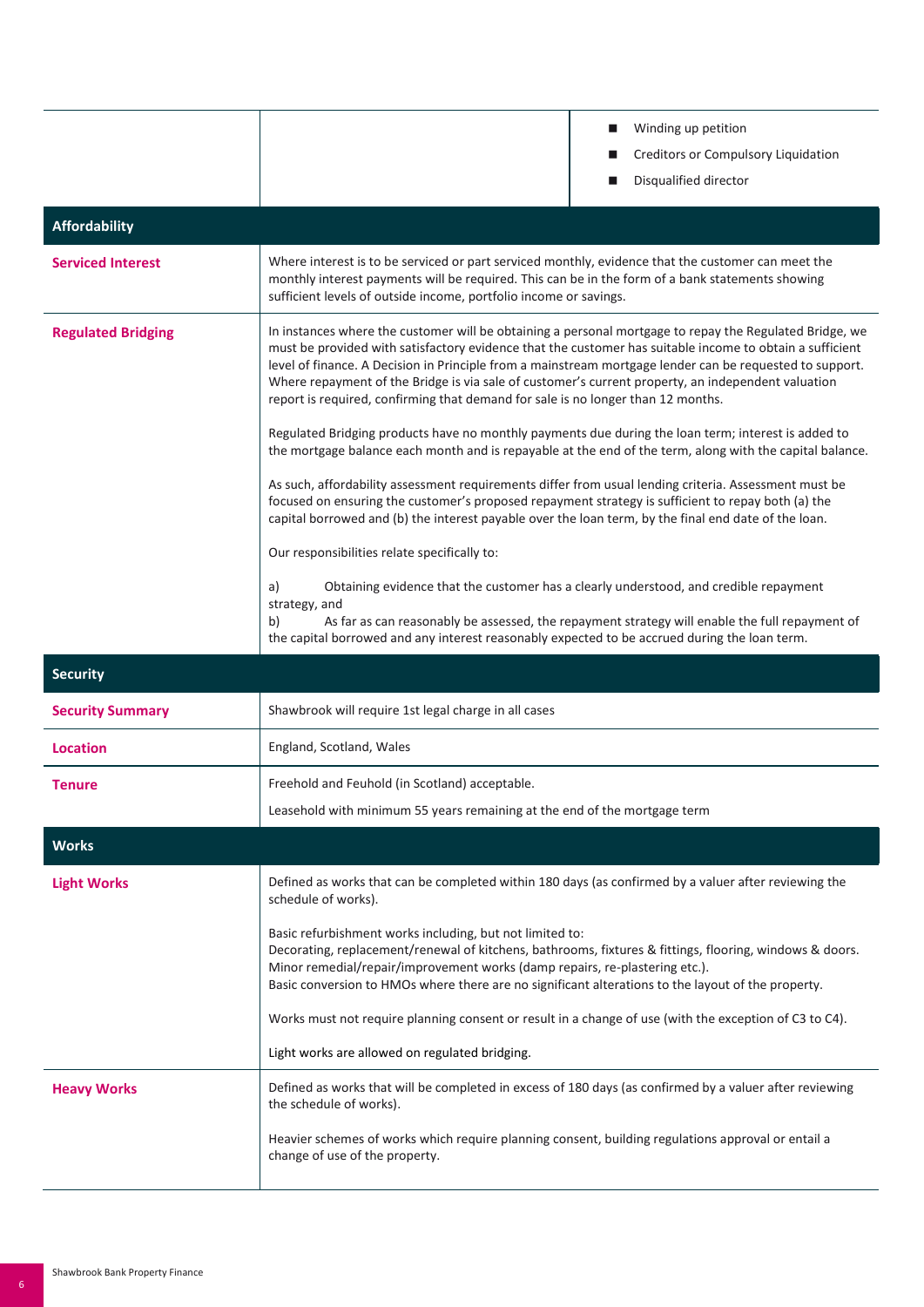|                                                  | Refurbishments or HMO conversions with substantial alterations to the building, often where alterations<br>are needed to sub-divide, maximise space or create additional facilities (kitchenettes, additional<br>bathrooms & en-suite facilities). |               |                 |
|--------------------------------------------------|----------------------------------------------------------------------------------------------------------------------------------------------------------------------------------------------------------------------------------------------------|---------------|-----------------|
|                                                  | Structural alterations including, but not limited to: removal of walls, installation of RSJ beams, removal of<br>chimney breasts, extensions & loft conversions.                                                                                   |               |                 |
|                                                  | More significant repair works including, but not limited to: roof repairs & replacements, underpinning &<br>other significant structural repair works as advised by a qualified structural engineer.                                               |               |                 |
|                                                  | Heavy works are not allowed on regulated bridging.                                                                                                                                                                                                 |               |                 |
| <b>Planning</b>                                  | Applications that have an element of value with the benefit or planning or when enhanced planning is the<br>exit strategy are considered by exception                                                                                              |               |                 |
|                                                  | Exit Strategy For Unregulated Bridging (for Regulated Bridging please refer to Affordability section)                                                                                                                                              |               |                 |
| <b>Sale</b>                                      | Positive commentary on the marketability of the property as well as local market conditions must be<br>confirmed by the valuer to ensure sale within the loan term is a reasonable repayment strategy.                                             |               |                 |
| <b>Hold as Investment</b>                        | An assessment will be made that the proposed market rental would support refinance onto a term loan<br>application.                                                                                                                                |               |                 |
| <b>Flats</b>                                     |                                                                                                                                                                                                                                                    |               |                 |
| <b>Flats in Blocks/entire blocks of</b><br>flats | Flats located within blocks are acceptable subject to usual criteria. If the block is over 5 storeys, it must<br>have a lift.                                                                                                                      |               |                 |
|                                                  | Multiple flats/entire blocks of flats can be considered. Please refer to Valuation Methodology section.                                                                                                                                            |               |                 |
|                                                  | Individual flats within cladded blocks or entire cladded blocks of flats are unacceptable without a<br>satisfactory EWS1 form.                                                                                                                     |               |                 |
| <b>Size of Flats</b>                             | Minimum size for flats is 30 square metres. When we are lending on blocks of flats, if the individual flats<br>are less than 30 square metres, aggregated individual values cannot be used, only the investment block<br>value can be used.        |               |                 |
| <b>Ex-Local Authority Flats</b>                  | Acceptable up to 65% LTV in blocks up to 4 storeys subject to sales demand being achievable within 12<br>months                                                                                                                                    |               |                 |
|                                                  | Acceptable up to 65% LTV in a block of more than 4 storeys in Greater London subject to sales demand<br>being achievable within 12 months.                                                                                                         |               |                 |
|                                                  | Individual flats within cladded blocks or entire cladded blocks of flats are unacceptable without a<br>satisfactory EWS1 form.                                                                                                                     |               |                 |
| <b>Flats Above Commercial</b>                    | Acceptable to 75% LTV subject to sales demand being achievable within 12 months.                                                                                                                                                                   |               |                 |
| HMO                                              |                                                                                                                                                                                                                                                    |               |                 |
| <b>Size</b>                                      | Small HMO defined as those having up to max 6 occupants                                                                                                                                                                                            |               |                 |
|                                                  | Large HMO defined as those having greater than 6 occupants                                                                                                                                                                                         |               |                 |
| <b>Student Accommodation</b>                     | Small HMOs used for student accommodation are acceptable in line with HMO criteria. Student units and<br>sui Generis HMOs are considered on a case by case basis.                                                                                  |               |                 |
| <b>Unacceptable Security</b>                     |                                                                                                                                                                                                                                                    |               |                 |
| Cladded blocks                                   | Freehold flats<br>ш                                                                                                                                                                                                                                | Holiday parks | Land            |
| Development sites                                |                                                                                                                                                                                                                                                    | Hostels<br>ш  | Live work units |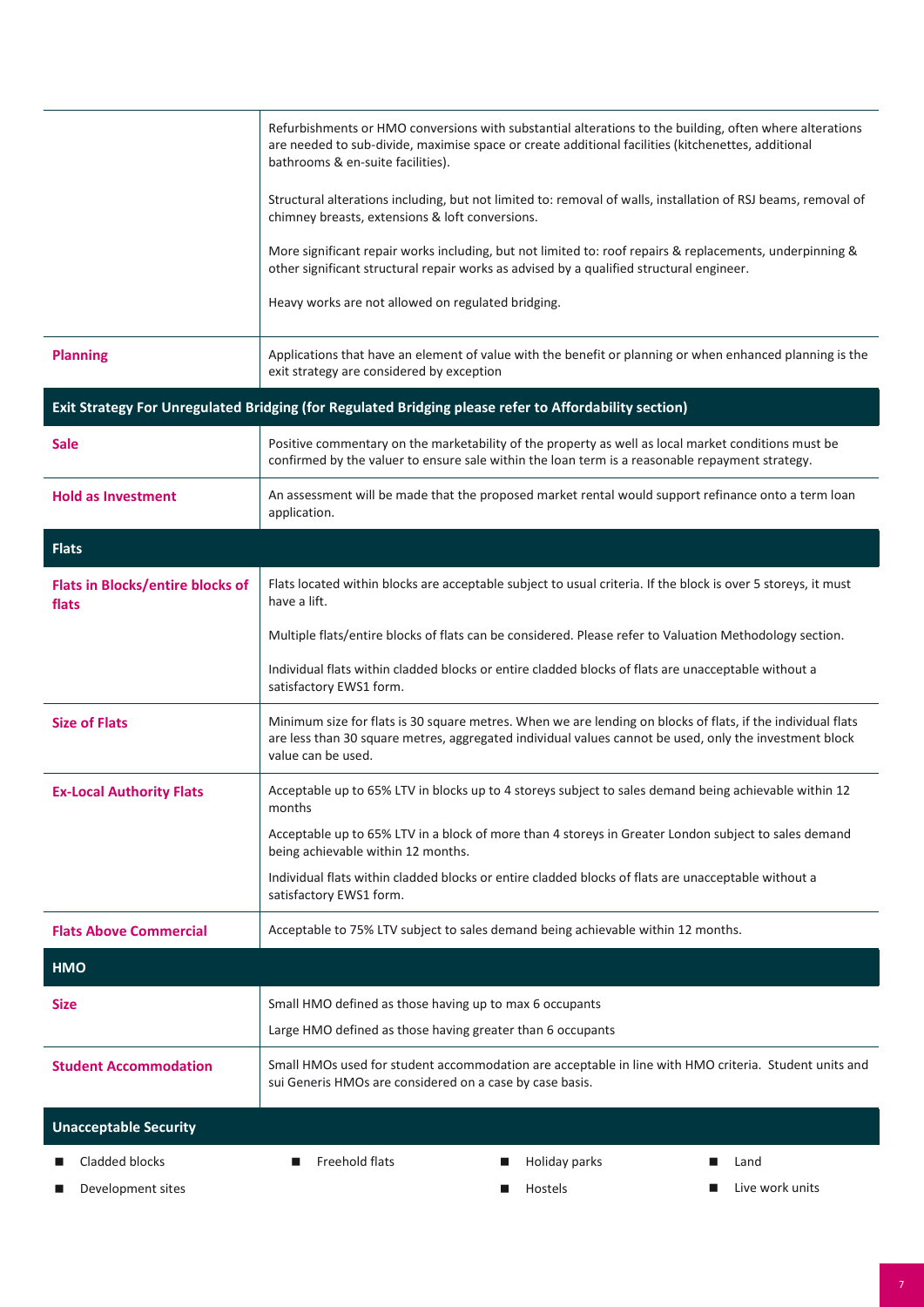| Equestrian centres<br>ш<br>Ex/current petrol stations<br>ш<br>(Unless evidence of no<br>ground contamination) | Kennels & catteries<br>Grade 1 Listed<br>■<br>ш<br>Grade A (Scotland)<br>Holiday lets in holiday /<br><b>In</b><br>sports parks<br>Car Showrooms<br>ш                                                                                                                                                                   | <b>Full Development</b><br>Adding floors or<br>basement excavation |
|---------------------------------------------------------------------------------------------------------------|-------------------------------------------------------------------------------------------------------------------------------------------------------------------------------------------------------------------------------------------------------------------------------------------------------------------------|--------------------------------------------------------------------|
| (The above list is not<br>exhaustive)                                                                         |                                                                                                                                                                                                                                                                                                                         |                                                                    |
| <b>Specialist Reports</b>                                                                                     |                                                                                                                                                                                                                                                                                                                         |                                                                    |
| <b>Works identified by surveyor</b>                                                                           | When the valuation reports identify specialist reports that have not been mentioned in the planned<br>works we cannot proceed until further commentary is received. Reports include<br><b>Structural Movement</b><br>■<br>Dry Rot<br><b>Wall Tie Failure</b><br>Contamination<br>Invasive Plants i.e. Japanese Knotweed |                                                                    |

## **Valuation**

A Bank appointed valuation report addressed to the Bank from the pre-approved panel of surveyors with sufficient PI cover must be held or an Automated Valuation Model (AVM).

| <b>Validity of Report</b>   | Valuations are valid for 6 months.                                                                                               |                                                                          |  |
|-----------------------------|----------------------------------------------------------------------------------------------------------------------------------|--------------------------------------------------------------------------|--|
| <b>Automated Valuations</b> | AVMs can be considered for security when the following standards are met:                                                        |                                                                          |  |
|                             | Purchases Only - No Auction Purchases<br>п                                                                                       |                                                                          |  |
|                             | England, Wales and Scotland                                                                                                      |                                                                          |  |
|                             | Property sales particulars including photos from Marketing Agent showing the property is<br>habitable in current condition       |                                                                          |  |
|                             |                                                                                                                                  | When either no works or light refurbishment are being undertaken         |  |
|                             | When the exit strategy is to a term refinance<br>ш                                                                               |                                                                          |  |
|                             |                                                                                                                                  | Rental to confirm viable rental income to support exit to term refinance |  |
|                             | Security shall be a single unit-residential property<br>ш                                                                        |                                                                          |  |
|                             | Maximum value £2m in London and the South East, £1m elsewhere                                                                    |                                                                          |  |
|                             |                                                                                                                                  | Property must not adjoin or be located above commercial premises         |  |
|                             |                                                                                                                                  | Freehold or leasehold with a minimum unexpired term of 85 years          |  |
|                             | Security shall not be a flat in a converted building                                                                             |                                                                          |  |
|                             | Flats in blocks up to 4 storeys (for flats in blocks of more than 4 storeys a full valuation report is<br>required               |                                                                          |  |
|                             | No new builds allowed – property must have been built at least 24 months ago                                                     |                                                                          |  |
|                             | Allowed on Regulated bridging loans up to a maximum 60% LTV and an additional 1 on the CL<br>level. i.e. $60\% = 4.5$ Rental N/A |                                                                          |  |
|                             | <b>Minimum Confidence Levels</b><br><b>Minimum Confidence Level</b><br><b>Max LTV</b><br>(rental)<br>(value)                     |                                                                          |  |
|                             | 75%<br>4.0<br>$\geq 5.0$                                                                                                         |                                                                          |  |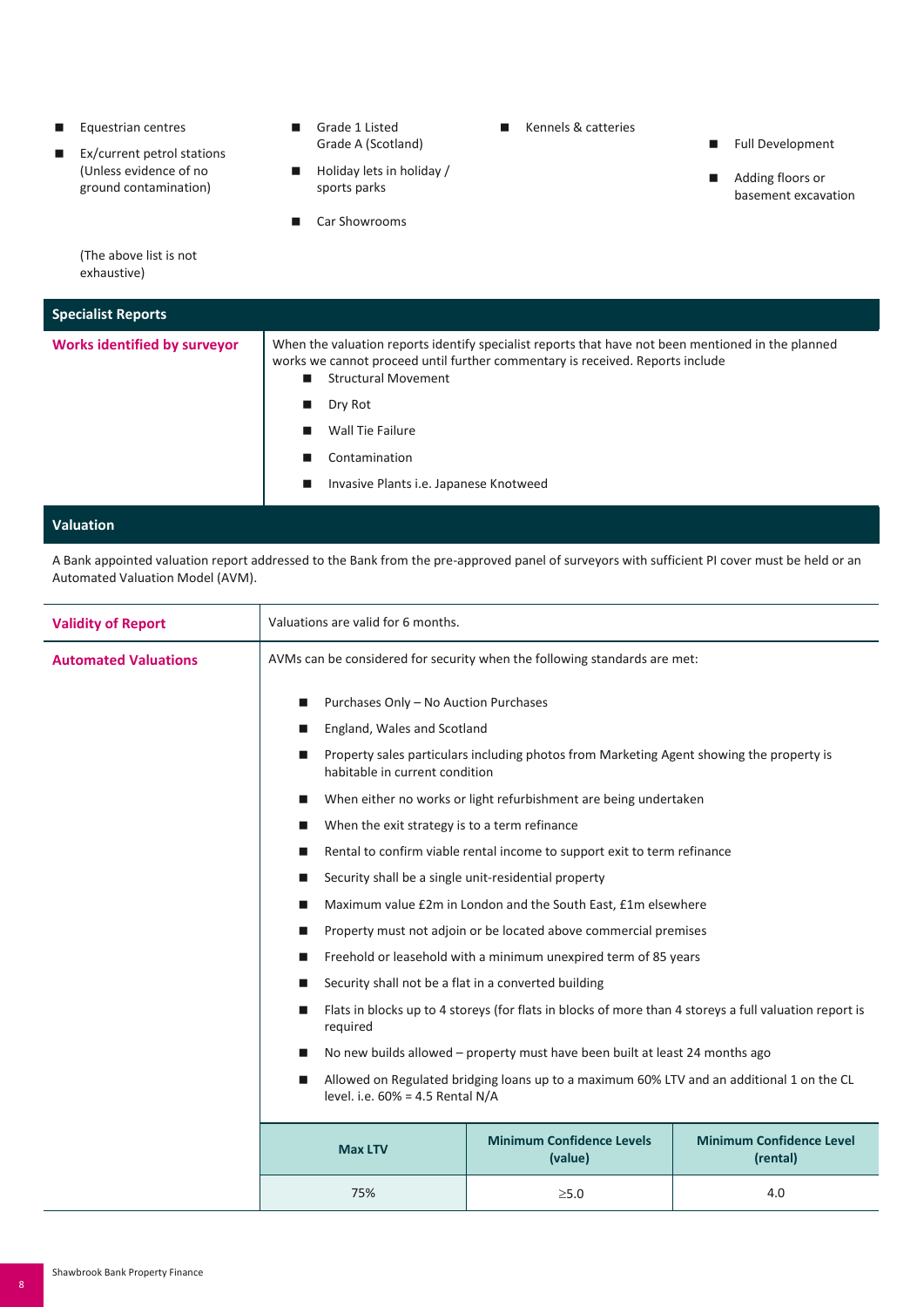| 65%-74%                                                                                                                                     | $4.0 - 4.9$      | 4.0 |
|---------------------------------------------------------------------------------------------------------------------------------------------|------------------|-----|
| 55%-64%                                                                                                                                     | $3.0 - 3.9$      | 4.0 |
| Up to 55%                                                                                                                                   | Min <sub>3</sub> | 4.0 |
| LTV calculated against the corresponding CL i.e. 4.9CL = 74% LTV<br>Rental Confidence between 4-4.9 require a second automated verification |                  |     |

| Other                                                          |                                                                                                                                                                                                                                                                                                                                                               |  |
|----------------------------------------------------------------|---------------------------------------------------------------------------------------------------------------------------------------------------------------------------------------------------------------------------------------------------------------------------------------------------------------------------------------------------------------|--|
| <b>Flying/Creeping Freehold</b>                                | The maximum amount considered is 15%.                                                                                                                                                                                                                                                                                                                         |  |
| <b>Second Charge</b>                                           | 2 <sup>nd</sup> charges are acceptable on residential property up to 70% LTV (Taking into account the 1st charge<br>balance) with a minimum of £25,000 equity being attributed to the 2 <sup>nd</sup> charge property; Subject to<br>maximum loan of 100% of the lower of the value or purchase price of the 1 <sup>st</sup> charge security.                 |  |
| <b>Subsequent Charges</b>                                      | Required when:                                                                                                                                                                                                                                                                                                                                                |  |
|                                                                | The customer owns additional neighbouring property which shares the same access way, rights<br>ш<br>of support and services as the security property (this would be common in terraced housing or<br>neighbouring parcels of land). These subsequent charges to be registered on the neighbouring<br>properties/land do not need to be first ranking charges. |  |
|                                                                | We are offered long leasehold security and the customer or a related company/person owns<br>the freehold. In these cases a charge over the freehold is also required.                                                                                                                                                                                         |  |
| <b>Solar Panel</b>                                             | Acceptable subject to valuer commentary and terms of the lease arrangement (when solar panels owned<br>by third party).                                                                                                                                                                                                                                       |  |
| <b>Japanese Knotweed</b>                                       | Considered on a case by case basis subject to evidence of implementation of a professional treatment<br>plan with insurance backed guarantee.                                                                                                                                                                                                                 |  |
| <b>Regulation</b>                                              | Shawbrook cannot consider applications that may be deemed as regulated transactions. These also<br>include:                                                                                                                                                                                                                                                   |  |
| (Not applicable for Regulated<br><b>Bridging Applications)</b> | The Customer intends to reside in the property taken as security and the residential element of<br>ш<br>the security (including associated land) forms more than 40% of the total floor area of the entire<br>security (including land).                                                                                                                      |  |
|                                                                | Applications where our proposed customer or a relative of the customer resides or has resided<br>at the security in the last 12 months                                                                                                                                                                                                                        |  |
|                                                                | Ex-pat applications when the security is their previous residential property                                                                                                                                                                                                                                                                                  |  |
|                                                                | Applications when the current vendor will occupy the security after completion, and this<br>ш<br>equates to more than 40%                                                                                                                                                                                                                                     |  |
|                                                                | HMO accommodation where a family member or the customer resides                                                                                                                                                                                                                                                                                               |  |
|                                                                | <b>Consumer BTL</b>                                                                                                                                                                                                                                                                                                                                           |  |
| <b>Non-Standard Construction</b>                               | Any Prefabricated Reinforced Concrete (PRC) dwelling which has not been repaired under the<br>$\blacksquare$<br>PRC (Homes) Ltd licensed repair scheme is unacceptable.                                                                                                                                                                                       |  |
|                                                                | Wimpey No-fines are acceptable, other no-fines systems are unacceptable<br>■                                                                                                                                                                                                                                                                                  |  |
|                                                                | Laing Easiform built after 1945 are acceptable                                                                                                                                                                                                                                                                                                                |  |
|                                                                | Steel Framed Dwellings are acceptable if readily marketable and mortgageable                                                                                                                                                                                                                                                                                  |  |
|                                                                | Large Panel Systems (LPS) are unacceptable<br>■                                                                                                                                                                                                                                                                                                               |  |
|                                                                | Timber Framed Dwellings built prior to 1970 are unacceptable, properties built after 1970 but<br>■<br>without brick/rendered block external facings are considered on their individual merits                                                                                                                                                                 |  |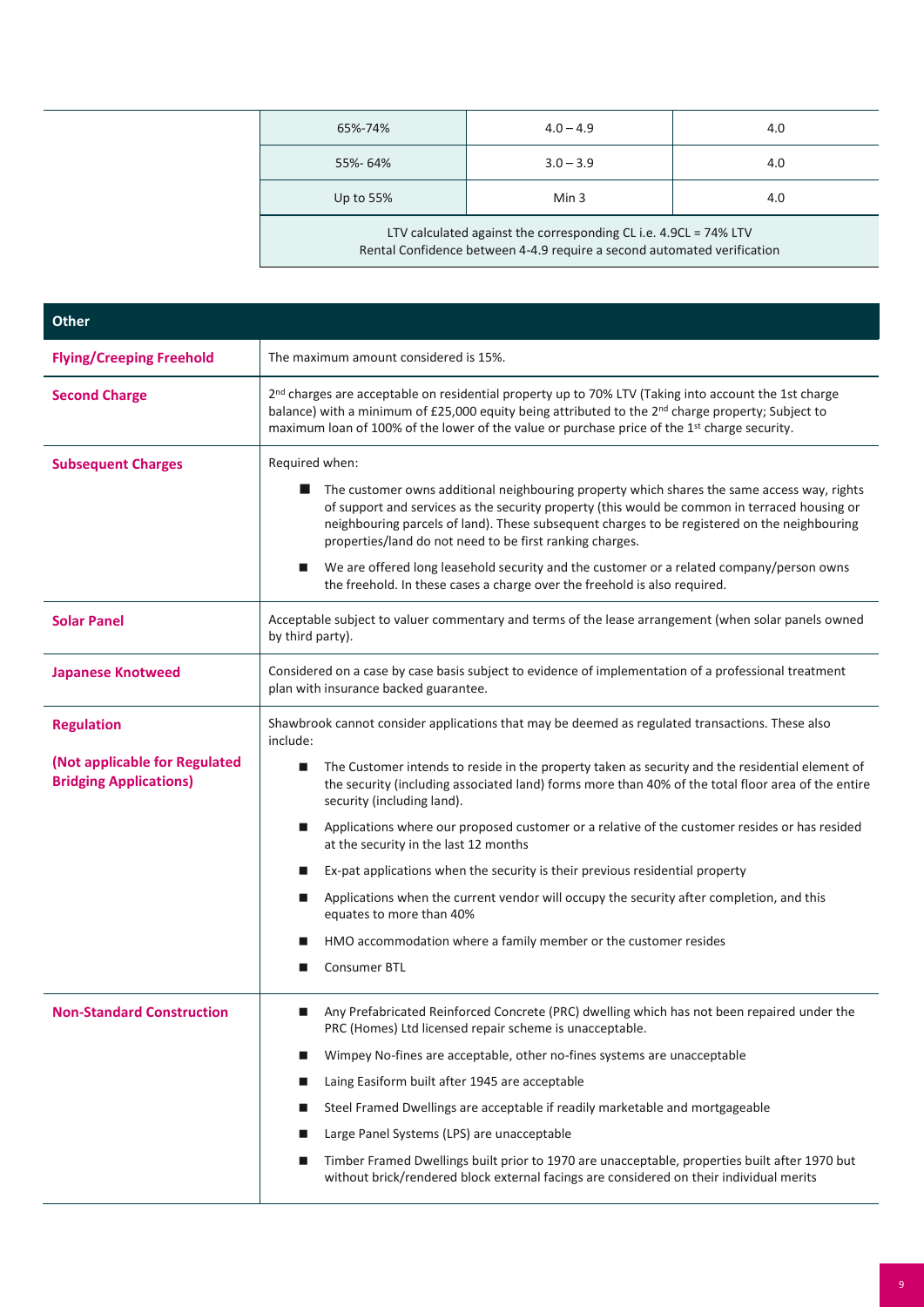|                                                               | Mundic properties are acceptable only if a Concrete Screening Test has been prepared strictly in<br>ш<br>accordance with the latest RICS Guidance and the concrete has been classified as A or A/B.<br>Suspect concrete purpose-built and converted flats will not be considered acceptable, unless<br>the entire block has been tested and the concrete classified as A or A/B |
|---------------------------------------------------------------|---------------------------------------------------------------------------------------------------------------------------------------------------------------------------------------------------------------------------------------------------------------------------------------------------------------------------------------------------------------------------------|
| <b>Modern Methods of</b><br><b>Constructions</b>              | The following sustainable construction types are acceptable for buildings constructed 2010 or later:                                                                                                                                                                                                                                                                            |
|                                                               | Structural Insulated Panels (SIPs)<br>Cidark P3 System                                                                                                                                                                                                                                                                                                                          |
|                                                               | <b>Durisol Block</b><br>Insulated Concrete Formwork (ICF)<br>ш                                                                                                                                                                                                                                                                                                                  |
|                                                               | ThermoPlan<br>Rockwool Duo Slab<br>ш                                                                                                                                                                                                                                                                                                                                            |
|                                                               | Hemcrete/Hempcrete<br>Kingspan TEK Haus<br>■                                                                                                                                                                                                                                                                                                                                    |
|                                                               | <b>Beco Wallform</b><br>HufHaus                                                                                                                                                                                                                                                                                                                                                 |
|                                                               | Suitable warranty documentation and architects sign off (including details of that architects PII) are<br>required. Other modern/sustainable methods of construction can be considered on a case by case basis.                                                                                                                                                                 |
| <b>Holiday Lets, Serviced</b><br><b>Apartments and Airbnb</b> | Single dwelling houses and flats only, multi-unit blocks of serviced apartments are not allowed                                                                                                                                                                                                                                                                                 |
|                                                               | Property must be in a location with a letting demand for an assumed 6-month AST, specialist<br>ш<br>holiday lets in remote locations where there is no long term tenant demand are unacceptable                                                                                                                                                                                 |
|                                                               | Assumed AST rental income will be used for affordability and viability of exit assessment                                                                                                                                                                                                                                                                                       |
| <b>Vacant Commercial</b>                                      | Can be considered to an experienced client with a track record of managing similar properties/experience<br>of buying properties and obtaining planning permission or where the property is being converted to<br>residential.                                                                                                                                                  |
| <b>Local Authority and</b>                                    | Acceptable subject to:                                                                                                                                                                                                                                                                                                                                                          |
| <b>Vulnerable Tenants</b>                                     | Lease with a professional operator of emergency housing                                                                                                                                                                                                                                                                                                                         |
|                                                               | Lease that includes:                                                                                                                                                                                                                                                                                                                                                            |
|                                                               | An open market rent with a standard rent review terms including rent review<br>frequency.<br>A prohibition on structural alterations.                                                                                                                                                                                                                                           |
|                                                               | Standard landlord obligations.<br>(Please note this list is non exhaustive and please refer to the broker hub for a fuller<br>list of non-acceptable lease term issues.                                                                                                                                                                                                         |
|                                                               | Assumption of a standard AST with private rented sector tenants for affordability and viability<br>of exit assessment (as opposed to lease rental income)                                                                                                                                                                                                                       |
|                                                               | Property to be valued as a standard house or an HMO with no premium attributed to the lease<br>ш                                                                                                                                                                                                                                                                                |
|                                                               | A Commercial Valuation                                                                                                                                                                                                                                                                                                                                                          |
|                                                               | Private tenants in receipt of Housing Benefit or Universal Credit are also acceptable.                                                                                                                                                                                                                                                                                          |